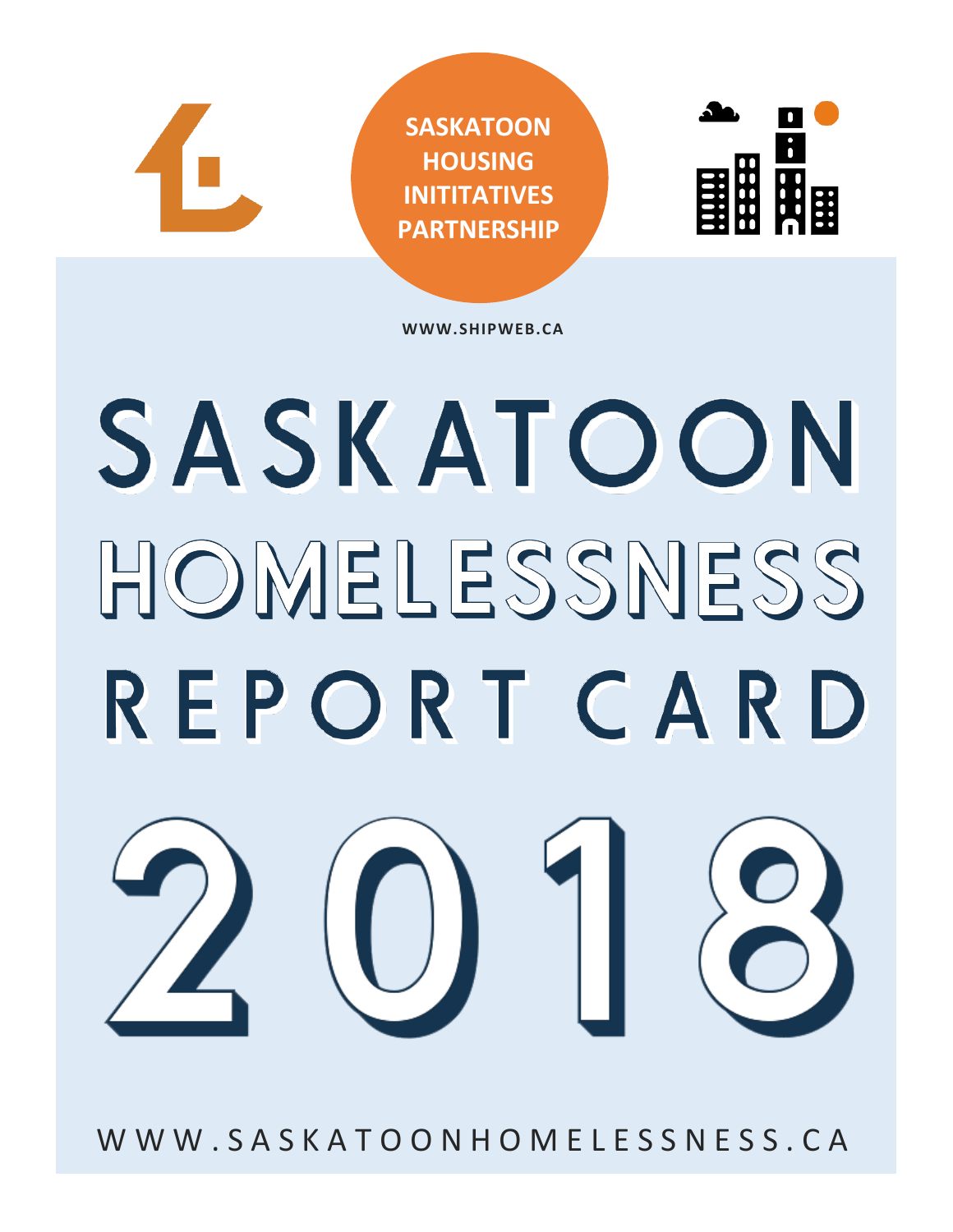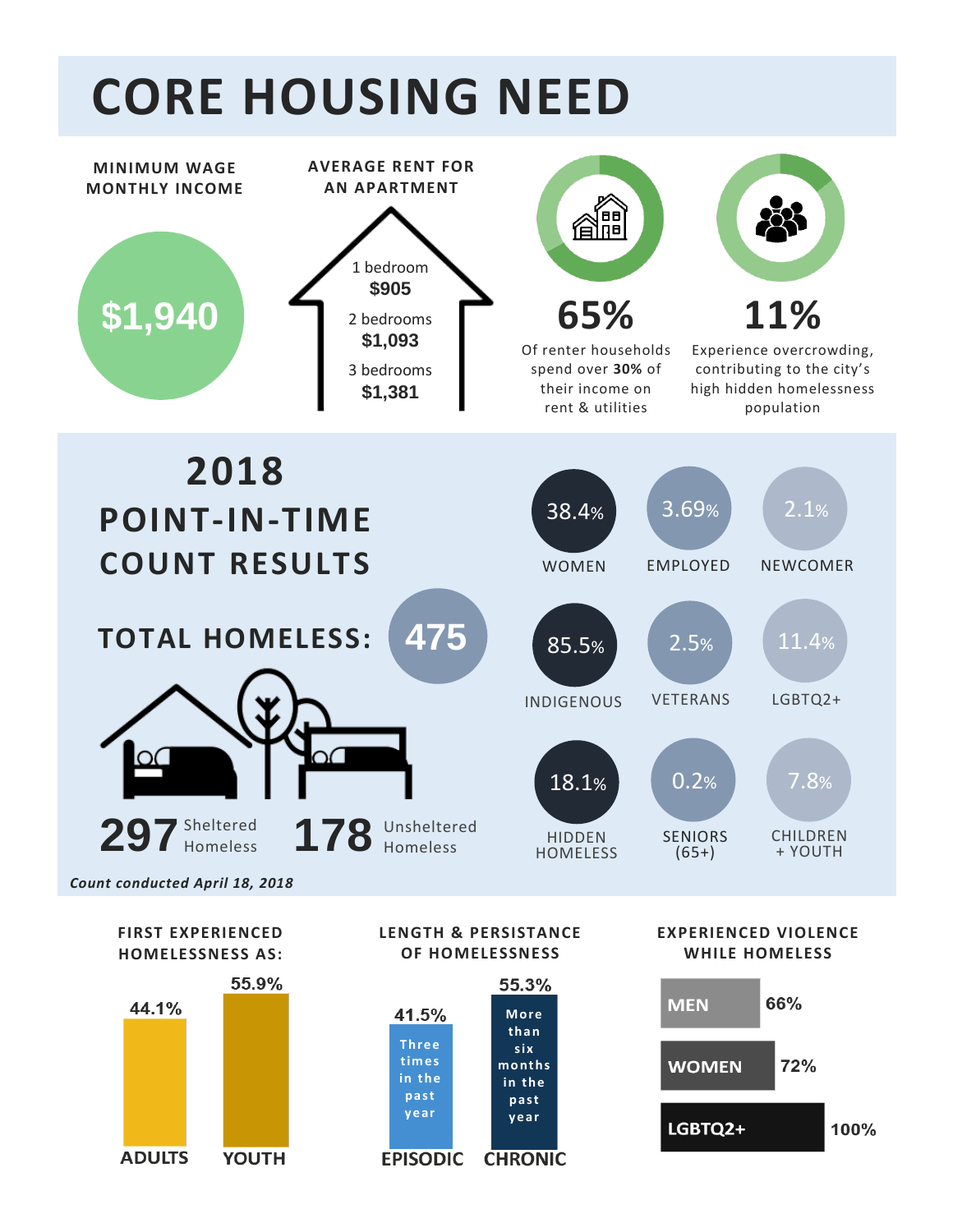

**SUCCESSES**



### **SINCE 2014**

the Government of Canada has invested

#### **\$7.4 million**

to address homelessness in our community. This funding has gone towards Housing First supports, new housing, facility improvements, and Rapid Rehousing and other Housing Placement services.

During this time, the combined community investment from all levels of government and private donations has been

**\$18.9 million**